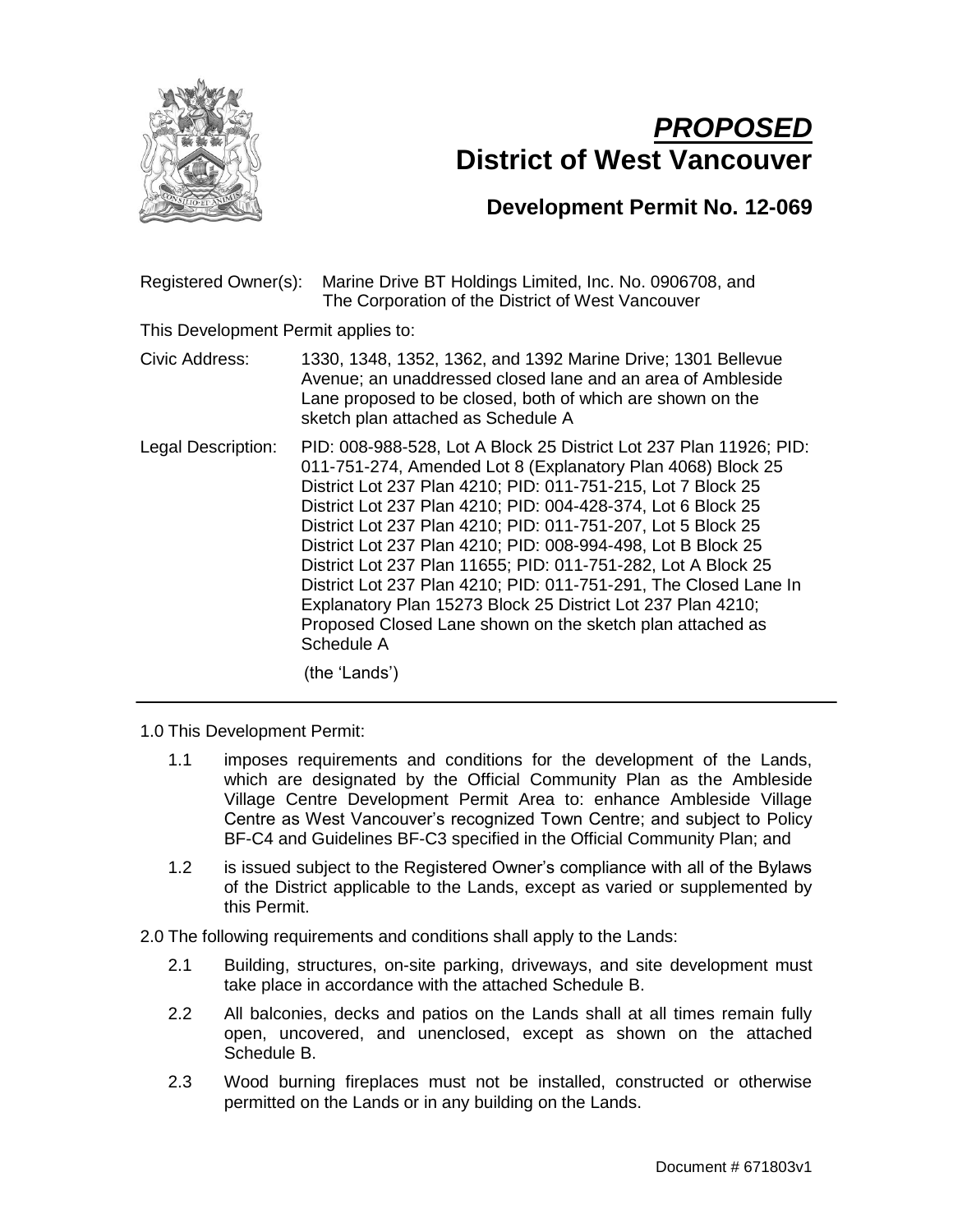- 2.4 Sprinklers must be installed in all areas of the building as required under the Fire Protection and Emergency Response Bylaw No. 4366, 2004.
- 2.5 On-site landscaping must be installed at the cost of the Owner in accordance with the attached Schedule B, and in general compliance with the Ambleside Streetscape Standards.
- 2.6 Sustainability measures and commitments must take place in accordance with the attached Schedule B.
- 3.0 Prior to commencing site work or Building Permit issuance, whichever occurs first, the Registered Owner must:
	- 3.1 Design and phasing of construction to the satisfaction of the District (the Director, Transportation and Engineering for infrastructure and the Director, Planning, Land Development and Permits for boulevard landscaping) of road rights-of-way including parking, boulevards, water, storm, sanitary and related infrastructure;
	- 3.2 Design and phasing of construction to the satisfaction of the Director of Parks and Community Services of the entrance area and the parking area of Ambleside Park (east of 13th Street), including landscaping;
	- 3.3 Finalize and execute a Works and Services Agreement to allow the construction and installation of works and services as mentioned under Sections 3.1 and 3.2;
	- 3.4 Install street tree protection measures to the satisfaction of the District's Environmental Protection Officer.
	- 3.5 Provide and implement a plan for traffic management during construction, to the satisfaction of the Manager, Roads and Transportation.
- 4.0 Prior to issuance of a Building Permit for any building or structure on the Lands:
	- 4.1 Engineering civil drawings detailing the storm water management measures and service connections, and security provided for the due and proper completion of the engineering works, must be submitted to and approved by the District's Manager, Development Engineering.
	- 4.2 A Section 219 Covenant shall be placed on the Lands requiring:
		- (a) all balconies, decks and patios to remain fully open, uncovered and unenclosed, except as shown on the attached Schedule B; and
		- (b) prohibiting wood burning fireplaces.
	- 4.3 Security for the due and proper completion of the on-site landscaping set forth in Section 2.5 of this Development Permit must be provided (the "Landscaping Deposit") to the District in the form of cash or a clean, unconditional, irrevocable auto-renewing letter of credit issued by a Canadian chartered bank or credit union in Greater Vancouver, British Columbia and:
		- (a) a minimum 20% of the initial value of the Landscaping Deposit shall be retained by the District for one year after completion of installation of the landscaping, as a warranty deposit to ensure successful installation of the landscaping; and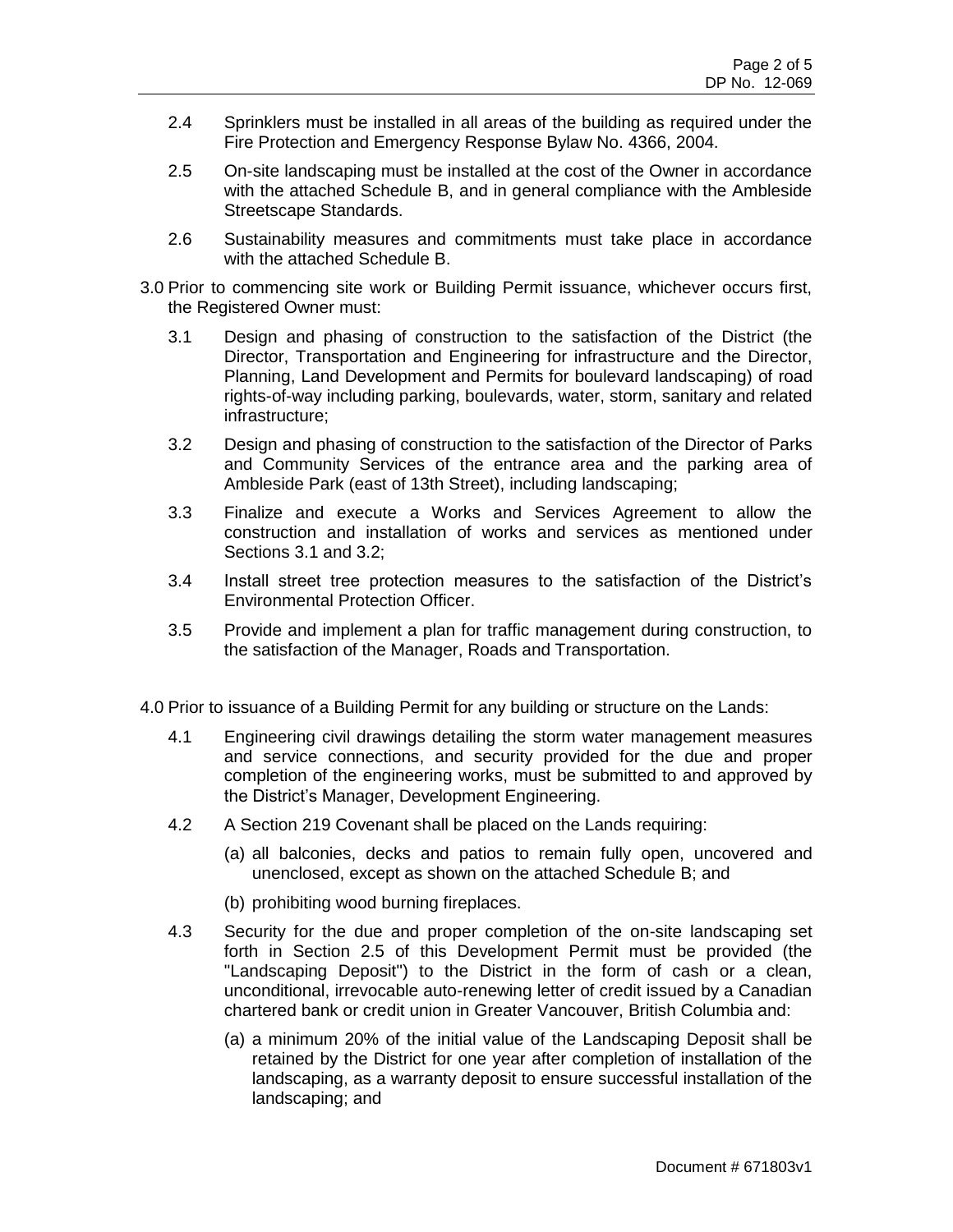- (b) the initial value of the Landscaping Deposit may only be reduced to the warranty level and the warranty shall only be released when the registered member of the BCSLA for the project provides a field report to the District confirming successful installation of the on-site landscaping in accordance with Schedule B to this Development Permit.
- 5.0 This Development Permit lapses if the work authorized herein is not commenced within 24 months of the date this permit is issued.

In the event the Owner is delayed or interrupted or prevented from commencing or continuing the development by reason of any Act of God, labour unrest (including strike and lockouts), weather conditions or any similar cause reasonably beyond the control of the Owner, the time for the completion of the work shall be extended for a period equal to the duration of the contingency that occasioned the delay, interruption or prevention, provided that the commercial or financial circumstances of the Owner shall not be viewed as a cause beyond the control of the Owner.

THE COUNCIL OF WEST VANCOUVER APPROVED THIS PERMIT BY RESOLUTION

PASSED ON \_\_\_\_\_\_\_\_\_\_\_\_\_, 2013.

MAYOR

MUNICIPAL CLERK

\_\_\_\_\_\_\_\_\_\_\_\_\_\_\_\_\_\_\_\_\_\_\_\_\_\_\_\_\_\_\_\_\_

\_\_\_\_\_\_\_\_\_\_\_\_\_\_\_\_\_\_\_\_\_\_\_\_\_\_\_\_\_\_\_\_\_

THE REQUIREMENTS AND CONDITIONS UPON WHICH THIS PERMIT IS ISSUED ARE ACKNOWLEDGED AND AGREED TO. IT IS UNDERSTOOD THAT OTHER PERMITS / APPROVALS MAY BE REQUIRED INCLUDING PERMITS / APPROVALS FOR BUILDING CONSTRUCTION, SOIL AND ROCK REMOVAL OR DEPOSIT, BOULEVARD WORKS, AND SUBDIVISION.

| Owner: Signature | Owner: Print Name above | Date |
|------------------|-------------------------|------|
|                  |                         |      |

## **FOR THE PURPOSES OF SECTION 5, THIS PERMIT IS ISSUED ON \_\_\_\_\_\_\_\_\_\_\_\_\_\_\_\_\_.**

Schedules:

A – Context map and sketch plan (2 pages)

B – 1300 Ambleside drawing booklet dated October 2, 2013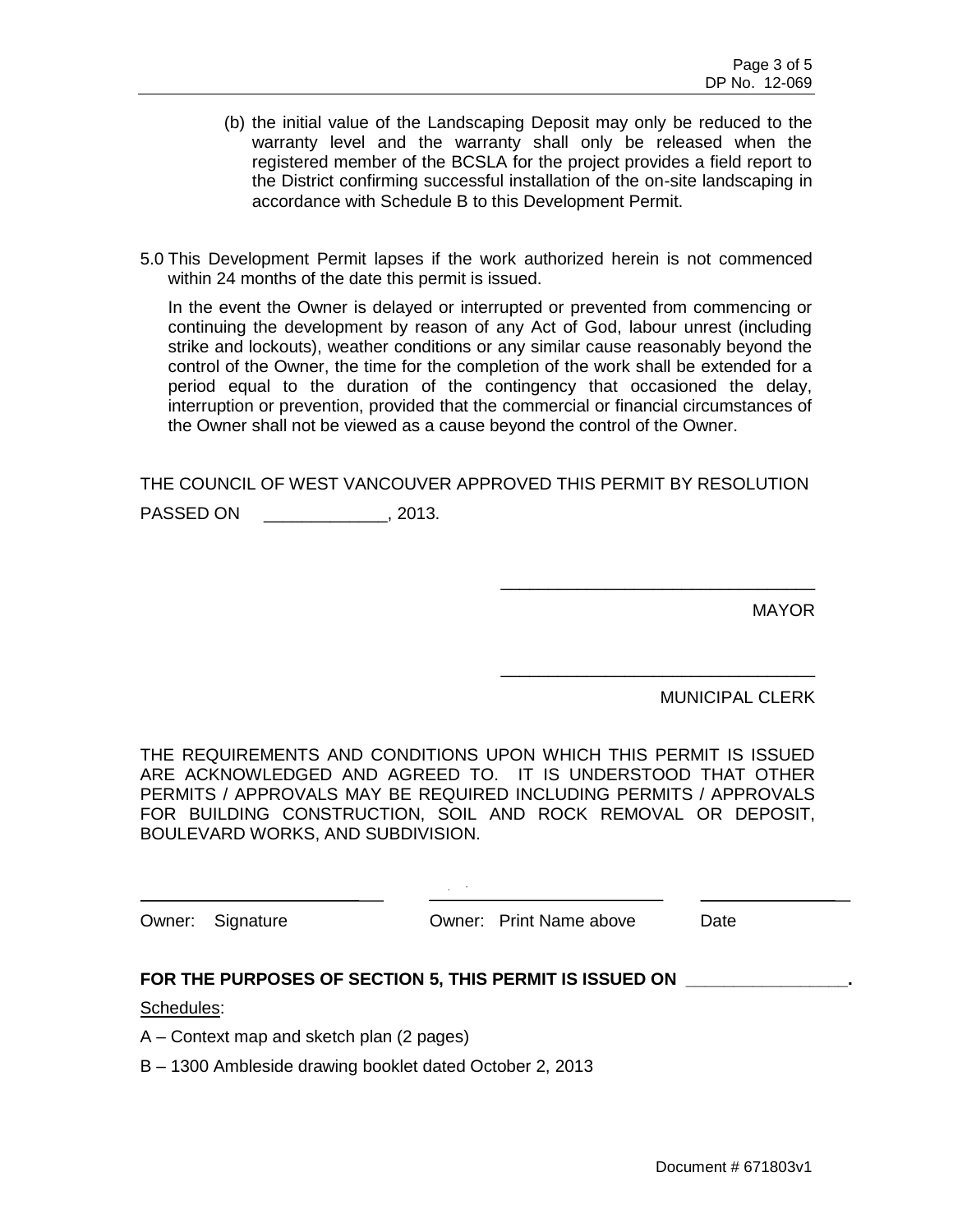**SCHEDULE A (1 OF 2)**